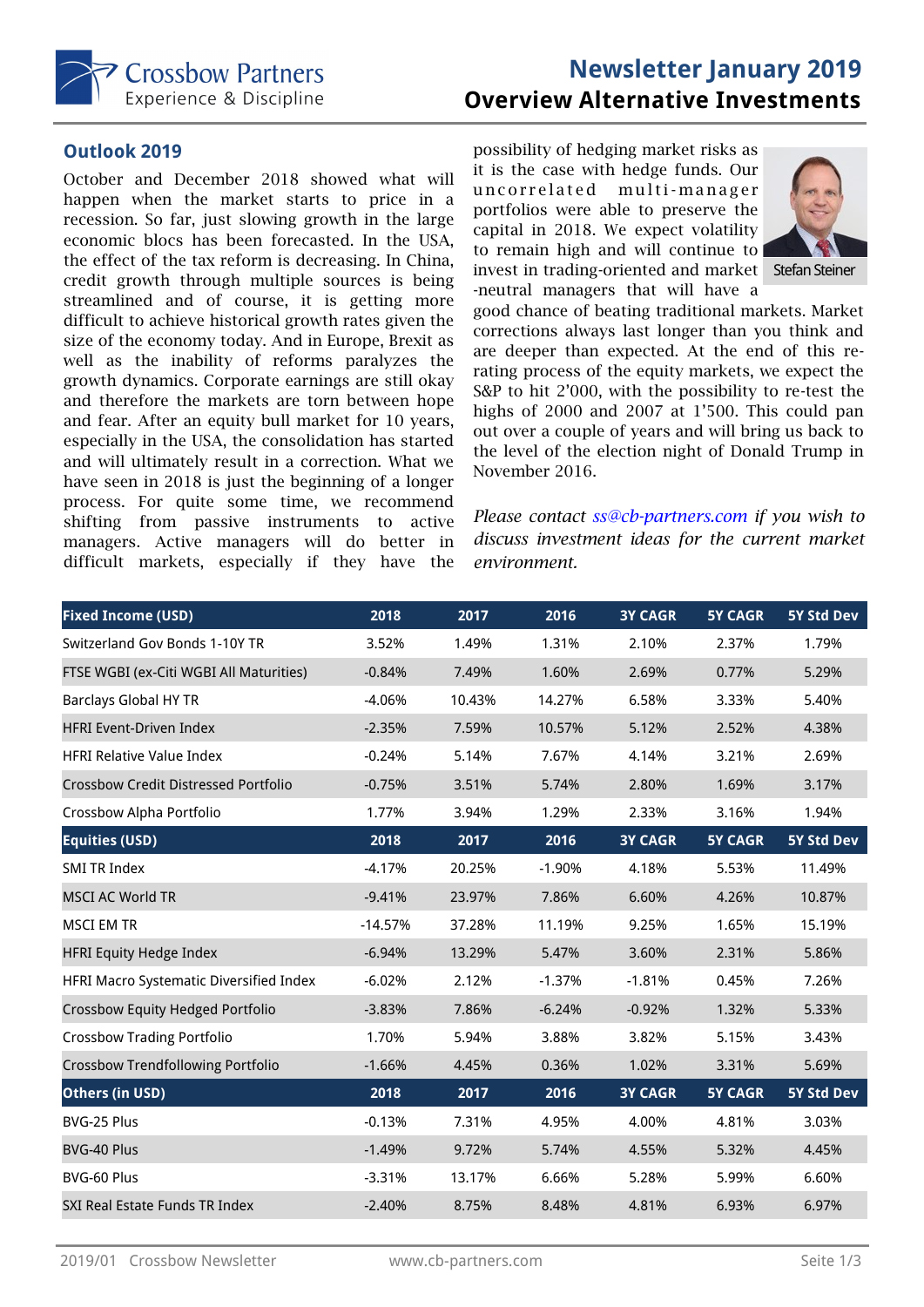

# **Newsletter January 2019 News from Our Fund Managers**

### **China A-Shares**

China A-shares, i.e. the shares of mainland-based companies that trade in CNY at the mainland stock exchanges, endured tumultous times in 2018. After spectacular gains in 2017, Chinese stocks were also expected to be the darling of investors in 2018. Yet, the Chinese mainland exchanges fell on hard times and the CSI 300 Index declined 27.6% - one of the worst performing stock markets in the world.

#### **Homemade headwinds**

Our fund managers entered 2018 with optimism with regards to the Chinese economy. They expected that the growth momentum would be sustainable and strong corporate earnings would continue to underpin stock markets. Yet later in the course of the year, investors realized that they had significantly understimated the highly negative impact of the government's push to clean up the shadow banking system. In order to tackle the high debt levels and in an effort to prevent a systemic crisis, the authorities stepped up their campaign to rein in the lending boom. The government notably took aims at the shadow banking sector that provided financing to small and medium-sized enterprises and to private individuals. While the authorities have succeeded in draining the huge shadow banking swamp, the (unintended?) collateral damage was also massive and has started to derail the economy. The private sector is desperately struggling to find alternative sources of finance, as the state-owned large commercial banks rather prefer to lend to other state-owned enterprises than to private sector companies that are considered riskier. As the deleveraging took place at an aggressive pace in the centrally managed command economy, it quickly caused a credit crunch, especially for the SMEs. This was the main reason for the economic slowdown in 2H.

The clampdown on the shadow banking system also extended to the P2P lending platforms, which have become the largest source of car financing for low-end cars in China over the last two years. As a result, the Chinese car market experienced its first annual decline (-4%) in 20 years. As car sales account for about 20% of total consumption, this contraction had a significant impact on economic growth. Suddenly, consumer spending was collateral damage in the deleveraging process.

## **External effects**

When President Trump unleashed a trade war that culminated in severe punitive tariffs on Chinese

imports, it did not only hurt China's economy, but also affected international trade, global supply chains, capital spending, and the risk appetite of investors. The situation was exacerbated by a strong US dollar and rising oil



prices that weighed on global growth in the first three quarters of the year.

#### **What next after the steep decline of 2018?**

Key economic indicators continue to paint a gloomy picture of China's economy, as the trade war with the U.S. and the restrained consumer spending hamper growth. Growth rates of retail sales in China recently slowed to its lowest pace in the last 15 years and the Purchasing Managers' Index dropped below the key threshold of 50 in December. Yet the continued slowdown and the prospect of a trade war with the U.S. prompted the government to react, as economic stability is one of the central tenets for the Communist Party. The Chinese government is now remedying its policies, especially its focus on deleveraging. In an effort to check the downturn, policymakers promised further tax cuts, increased infrastructure spending, an ,appropriate" monetary easing, and an improved access to credit markets for small and medium-sized enterprises. The structural growth perspectives of China's economy continue to look attractive, as a rapidly growing middle class increasingly focuses its consumption on higher value goods and services. At the same time the government seeks to modernize the economy, pushing it towards a globally leading high-tech industry under the label "Made in China 2025". Another priority is to refocus the economy to an ecologically compatible model. Moreover, China Ashares are historically moderately valued after the recent sell-off, as a lot of negativity is already priced in. Our fund managers contend that earnings expectations are still too high for now, but the A-shares will positively surprise in 2H 2019, when the mainland stock exchanges will also be supported by a significant expansion of China's representation in the MSCI Emerging Markets Index - provided that the Sino-US trade war does not escalate. As the saying goes, "Bull markets are born out of pessimism".

*Your contact person:* fo@cb-partners.com